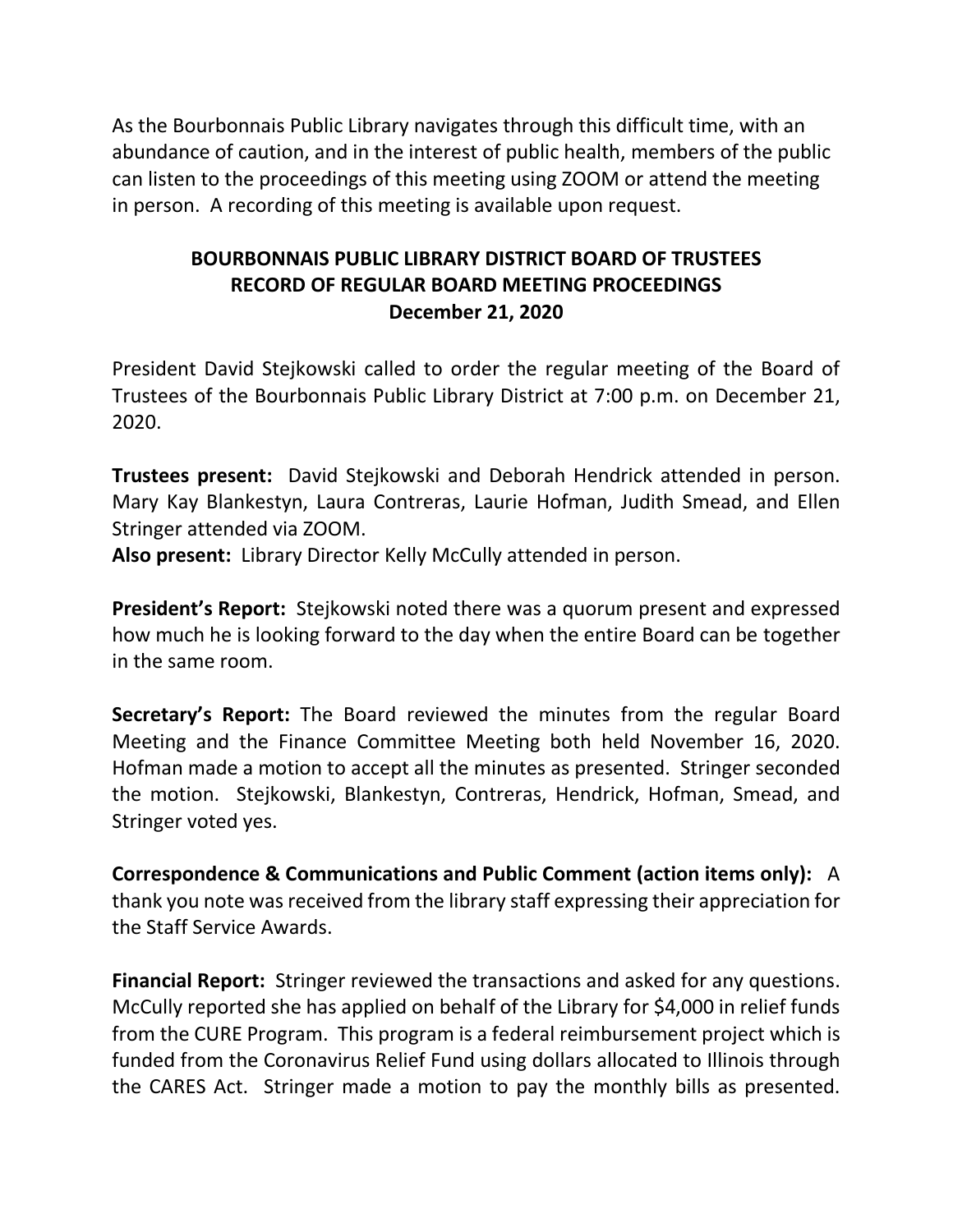Stejkowski seconded the motion. Stejkowski, Blankestyn, Contreras, Hendrick, Hofman, Smead, and Stringer voted yes. The balance sheet is tracking slightly under 36% and will be submitted to the auditor.

## **Director's Report:**

Deadlines: December 27, Last day to file FY20 Audit Report and Annual Financial Report (submitted). December 29, Last day to file a certified copy of the Levy Ordinance with the County Clerk (submitted). December 29, Last day to file a certificate of compliance with Truth in Taxation Act (submitted). December 31, Last day for the second half year review of all closed session minutes. December 31, Last day to file Treasurer's Report with the County Clerk (submitted). April 6, 2021, Consolidated Election.

Marketing: There are currently 1,441 people on the library email list. The Library has 2,258 followers on Facebook and 725 followers on Instagram (a bar graph was included showing marketing stats).

**Adult Services:** The Adult Services Staff and Reference Assistance have done an excellent job creatively meeting the needs of library patrons. The Library continues to offer a notary, readers' advisory, technology help and remote printing, and faxing with safe, curbside services.

The Winter Reading Challenge will kick off in the new year. The virtual program, Read Squared, will be used to track reader progress and raffle some great prizes. Patrons will be able to check the BPL Winter Reading webpage for more information.

**Youth Services:** The Youth Services Team will offer Happy Noon Year! (via Zoom) on Wednesday, December 30, at 11:45 a.m. for children. Participants can register online. Other programs that will be offered are Winter Storytimes! and a 9 and Up Kids Book Club.

**Circulation Services:** The Library is working with PrairieCat to offer a mobile app for BPL patrons. The Capira Mobile App will allow patrons to access their accounts, search the catalog, upload a digital version of their library card, and connect to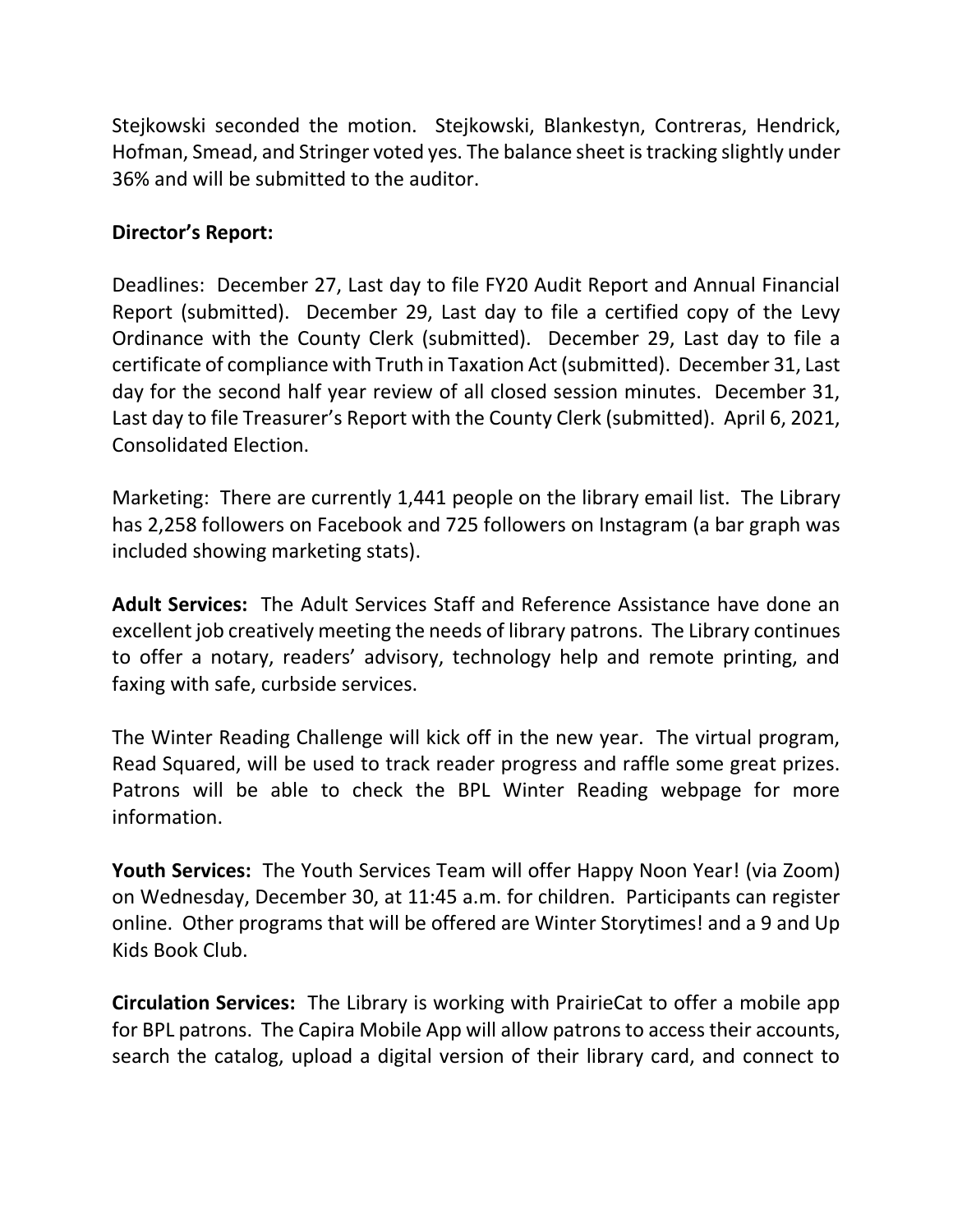digital resources. Further information will be released on the library's social media platforms when the app is up and running.

**Technical Services:** 433 new items were added to the collection. 203 items were weeded from the collection.

**Community Outreach:** Director McCully was asked to help judge the 2020 Village of Bourbonnais' Very Merry Holiday Coloring Contest. There were over 100 festive entries this year.

**Coming Soon!** The Library will soon offer a new video streaming resource for library patrons. Kanopy is an on-demand streaming service with a collection of thousands of movies and The Great Courses that can be viewed on televisions, tablets, and mobile devices.

### **Committee Reports:**

**Personnel:** None. **Finance:** None. **Policy:** None. **Building and Grounds:** None. **Long Range Planning:** None.

### **Unfinished Business:**

Discuss Library Response to Illinois COVID-19: McCully reviewed two handouts. The first, provided by Kelly Hayden from HR Source, was titled *EEOC Issues Vaccine Guidance*. The second handout was from the Kankakee County Health Department and outlined COVID-19 Vaccine Distribution in Kankakee County. McCully was pleased to report that library employees are included in Phase 2 of the vaccine allocation. She will continue to monitor the COVID-19 situation but hopes to open the Library for Grab & Go services on Monday, January 4, 2021. Curbside services will still be offered for those library patrons that are more comfortable with the current procedures.

#### **New Business:**